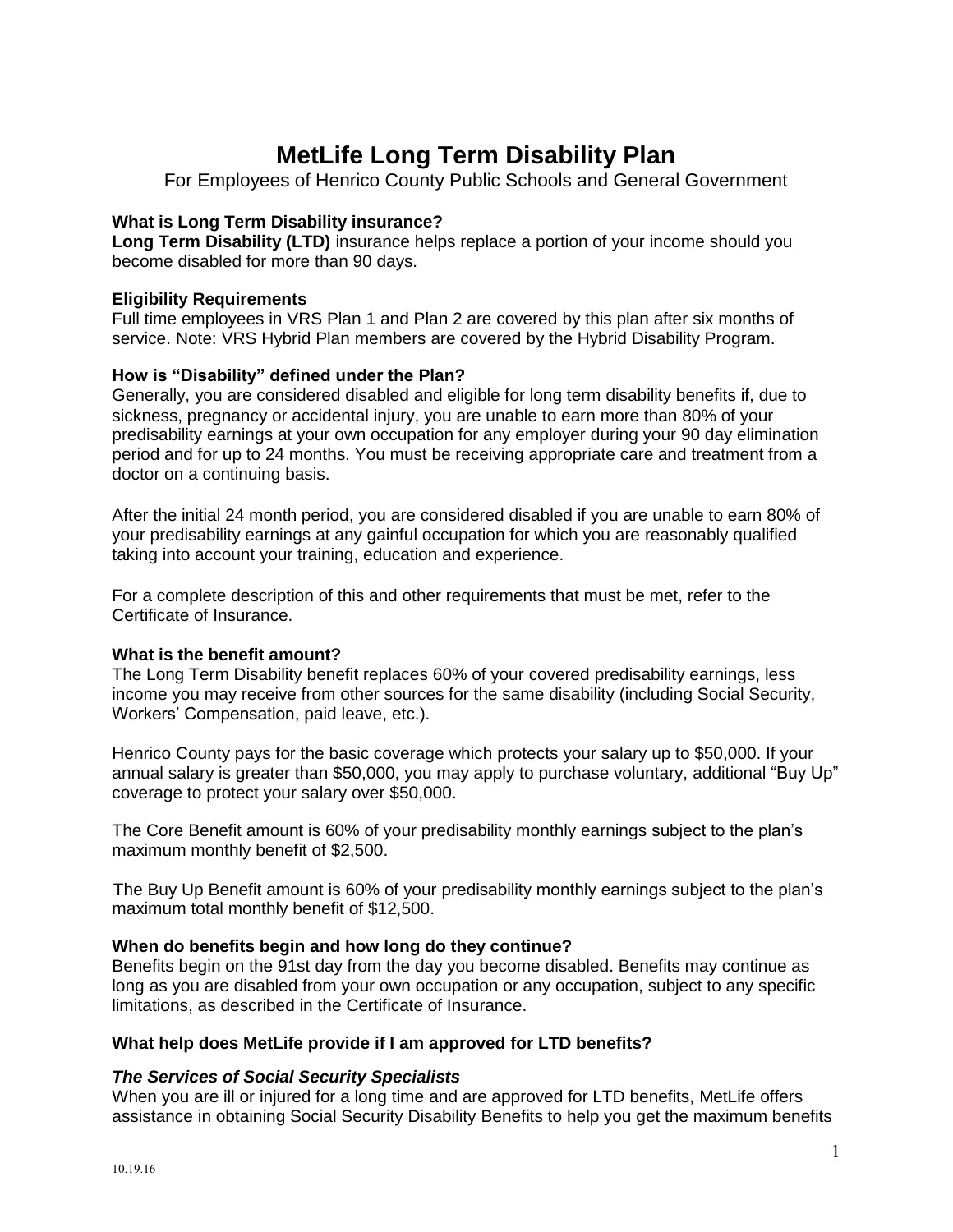available to you. MetLife's specialists can guide you through the initial application and appeals processes, and may also help you access assistance from attorneys or vendors to pursue Social Security benefits.

## *Financial Incentives*

A rehabilitation incentive allows you to receive a 10% increase in your monthly benefit for participating in an approved rehabilitation program required by MetLife. During the first 24 months of disability, the family care incentive provides reimbursement up to \$250 per month for eligible expenses (such as child care) that enable you to participate in an approved rehabilitation program.

The return to work incentive allows you to receive disability benefits or partial benefits while attempting to return to work.

## *Services to Help You Get Back to Work Can Include:*

## *Nurse Consultant or Case Manager Services*

Specialists who personally contact you, your doctor and your employer to coordinate an early return-to-work plan when appropriate.

## *Vocational Analysis*

Help with identifying job requirements and determining how your skills can be applied to new or modified positions.

## *Job Modifications/Accommodations*

Adjustments (such as redesign of work station tools) that enable you to return to work.

## *Retraining*

Development programs to help you return to your previous occupation or educate you for a new one.

## *Can I still receive benefits if I return to work part time?*

Yes. As long as you are disabled and meet the terms of your disability plan, you may qualify for adjusted disability benefits. Also, your plan offers financial rehabilitation incentives designed to help you to return to work when appropriate, even on a part-time basis when you participate in an approved rehabilitation program.

For the first 24 months of LTD benefits you may receive up to 100% of your predisability earnings when combining benefits, work incentives, other income sources such as SSDI benefits, and part-time earnings. After the 24 month period, your monthly benefit will be reduced by 50% of the amount you earn while you are disabled. However, the total amount you receive when combining benefits, work incentives, other income sources such as SSDI benefits, state disability benefits and part-time earnings cannot exceed 100% of your predisability earnings.

## *Are there any exclusions for pre-existing conditions?*

Yes. For the first 12 months your plan may not cover a sickness or accidental injury that arose in the months prior to your participation in the plan. A complete description of the pre-existing condition exclusion is included in the Certificate of Insurance.

## *Are there any exclusions to my coverage?*

Yes. Your plan does not cover any disability which results from or is caused or contributed to by:

War, insurrection or rebellion;